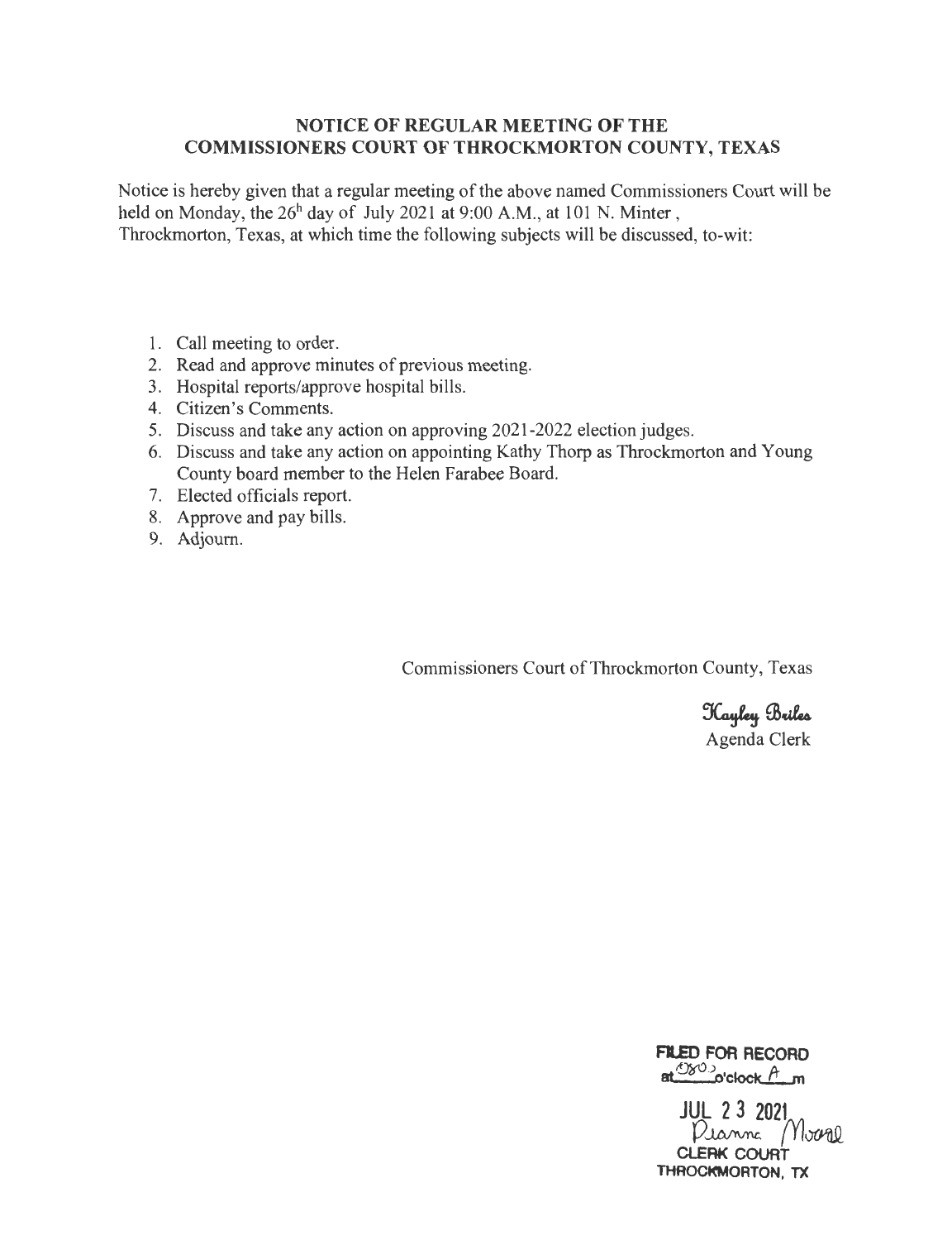#### COMMISSIONER'S COURT

#### Regular Meeting

Throckmorton County Commissioners' Court met in Regular Session on Monday the 26<sup>th</sup> day of July, 2021, at 9:00 A.M ., at 105 North Minter, Throckmorton, Texas, with the following members present:

Present: Trey Carrington, County Judge, Casey Wells, Commissioner Pct#l, Kasey Hibbitts, Commissioner Pct #2, Greg Brockman, Commissioner Pct#3, Klay Mitchell, Commissioner Pct#4, Kena Whitfield, County Deputy Clerk, Brenda Rankin, County Treasurer, Bobby Thompson, Kirby Gober, Bryan Key, Caleb Hodges, Tina Hantz, and Doc Wigington

- 1. Trey Carrington called meeting to order at 9:03 A.M. and welcomed guest. Wells not present.
- 2. Kena Whitfield read minutes from the previous meeting. Kasey Hibbitts made the motion with Greg Brockman seconding to approve the minutes with the correction on line #7, which should be Kasey Hibbitts instead of Casey Wells. Motion carried 4-0.
- 3. Commissioner Wells is now present. Hospital representatives discussed with the court regarding the need of a new ambulance verses the cost of fixing the old one and how many times it has been fixed There is possibly a donor that will donate  $\frac{1}{2}$  the cost of a new ambulance. Trey Carrington made the motion with Casey Wells seconding for them to use the funds from the Hospital's CD to purchase the ambulance along with the private donor. Motion carried 5-0.
- 4. Citizen's hearing was held. No comments made.
- 5. Casey Wells made the motion with Kasey Hibbitts seconding the 2021-2022 Election Judges. See attached list. Motion carried 5-0.
- 6. Trey Carrington made the motion with Klay Mitchell seconding to appoint Kathy Thorp as Throckmorton and Young County's Board Member for the Helen - Farabee Board. Motion carried 5-0.
- 7. Elected Official's Report: Doc Wigington gave a report, see attached. Brenda Rankin announced that she received the certified values. They were \$145,000.00 less than last year, but more than expected and that the budget will need to be lowered.
- 8. Brenda Rankin presented the court with the county bills. Kasey Hibbitts made the motion with Klay Mitchell seconding to approve and pay the bills. Motion carried 5-0.
- 9. Casey Wells made the motion and seconded by Greg Brockman to adjourn at 9:56 a.m. Motion carried 5-0.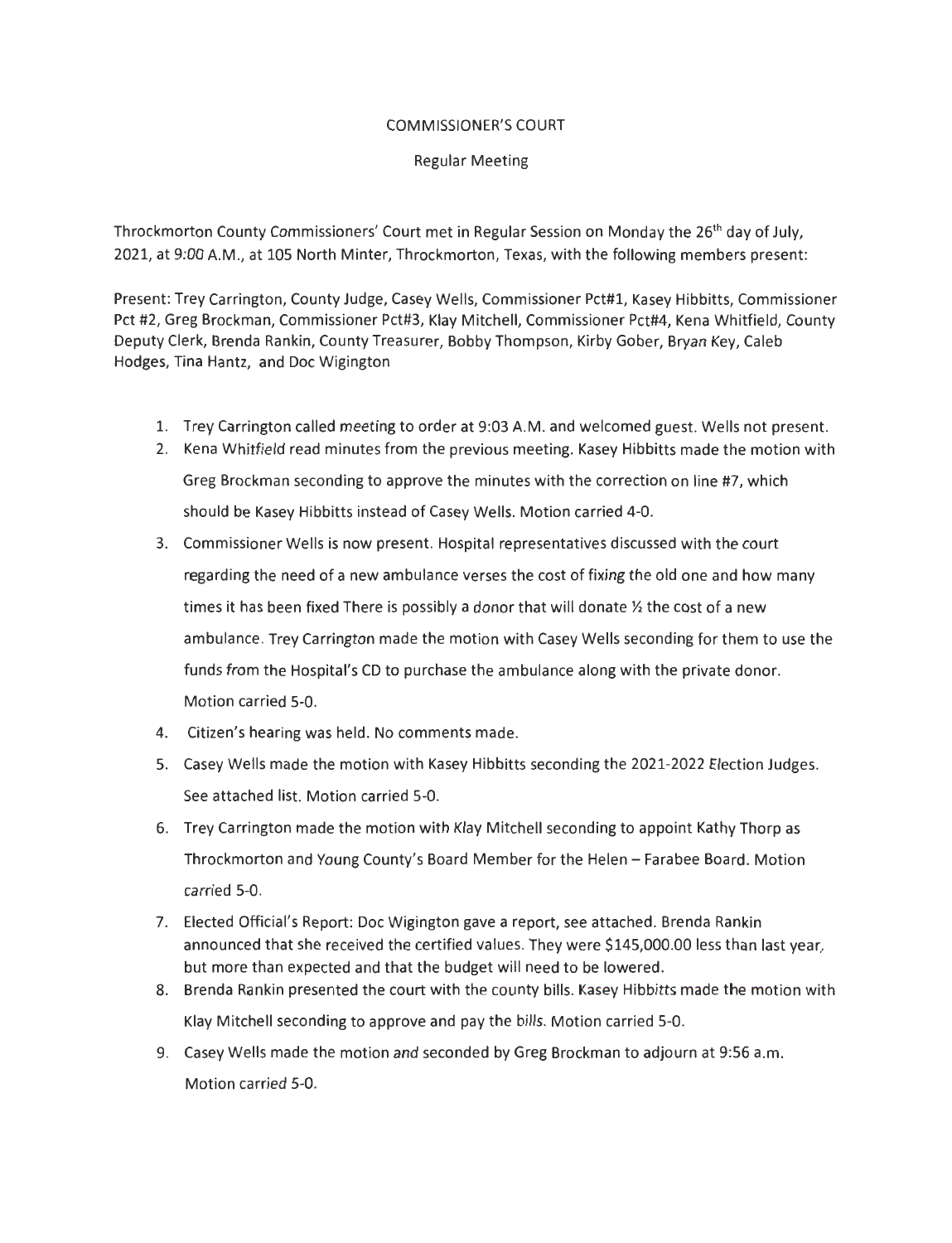Witnessed my hand AND approved this the 9th day of August, 2021.

anna Moore

**ATTEST: County Clerk** 

 $\frac{100}{100}$ **unty Judge-** COMMISSioner PCT #1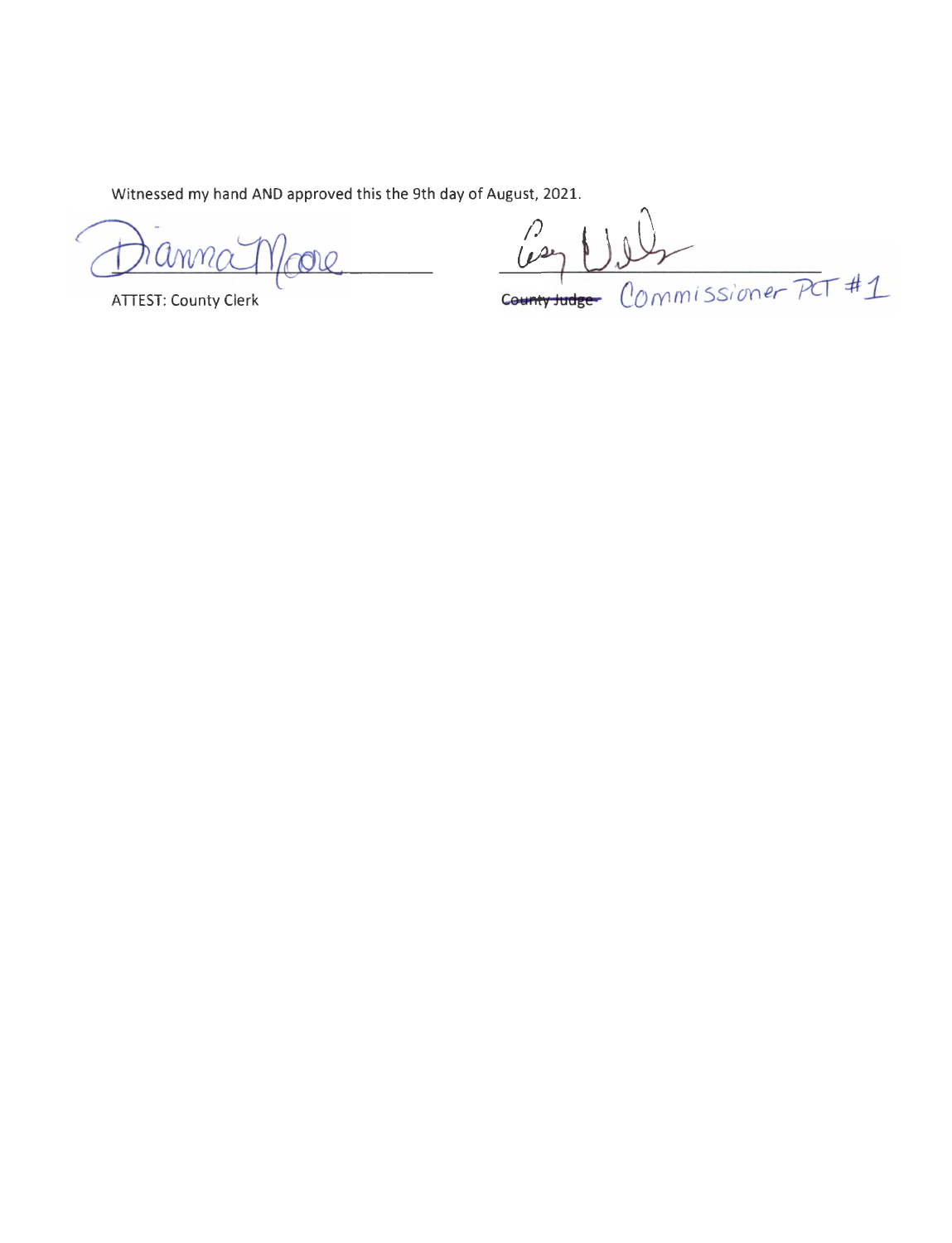| $\cdot$ 1                             |
|---------------------------------------|
| AW4-10                                |
| Prescribed by Secretary of State Sec. |
| 32.008, Texas Election Code           |
| 3/07                                  |

# ORDER OF APPOINTMENT FOR ELEcrlON JUDGES AND ALTERNATES

The Commissioners Court of \_ ..... T .... h\_.r2...,c-.km....\_o ... rt ... 2n...\_..,.....,... \_\_\_\_\_\_ County do hereby appoint the following election judges and alternate judges for a one year term to begin August 1, 2021

| <b>Precinct</b>                  | <b>Election Judge</b>  | <b>Alternate Judge</b> |
|----------------------------------|------------------------|------------------------|
| <b>County Wide Polling Place</b> | Carolyn Redden         | Tomile Lowery          |
| <b>County Wide Polling Place</b> | <b>Floy Beth Frost</b> | <b>Trenah Clifton</b>  |
| <b>County wide Polling Place</b> | <b>Judy Jackson</b>    | Linda Evans            |
| <b>County Wide Polling Place</b> | Delora Hibbitts        | <b>Gay Hibbitts</b>    |

It is hereby directed that this order be flied with the clerk of this court and that a copy be given to the custodian of the election records for said county. The County Clerk/Elections Administrator is hereby instructed to send notice of appointment to each election judge of their appointment for a one year term beginning August 1, 2021 cases or a single election as stated above in accordance with Tex. Elec. Code Ann. § 32.009.

Trey Carrington, Throckmorton County Judge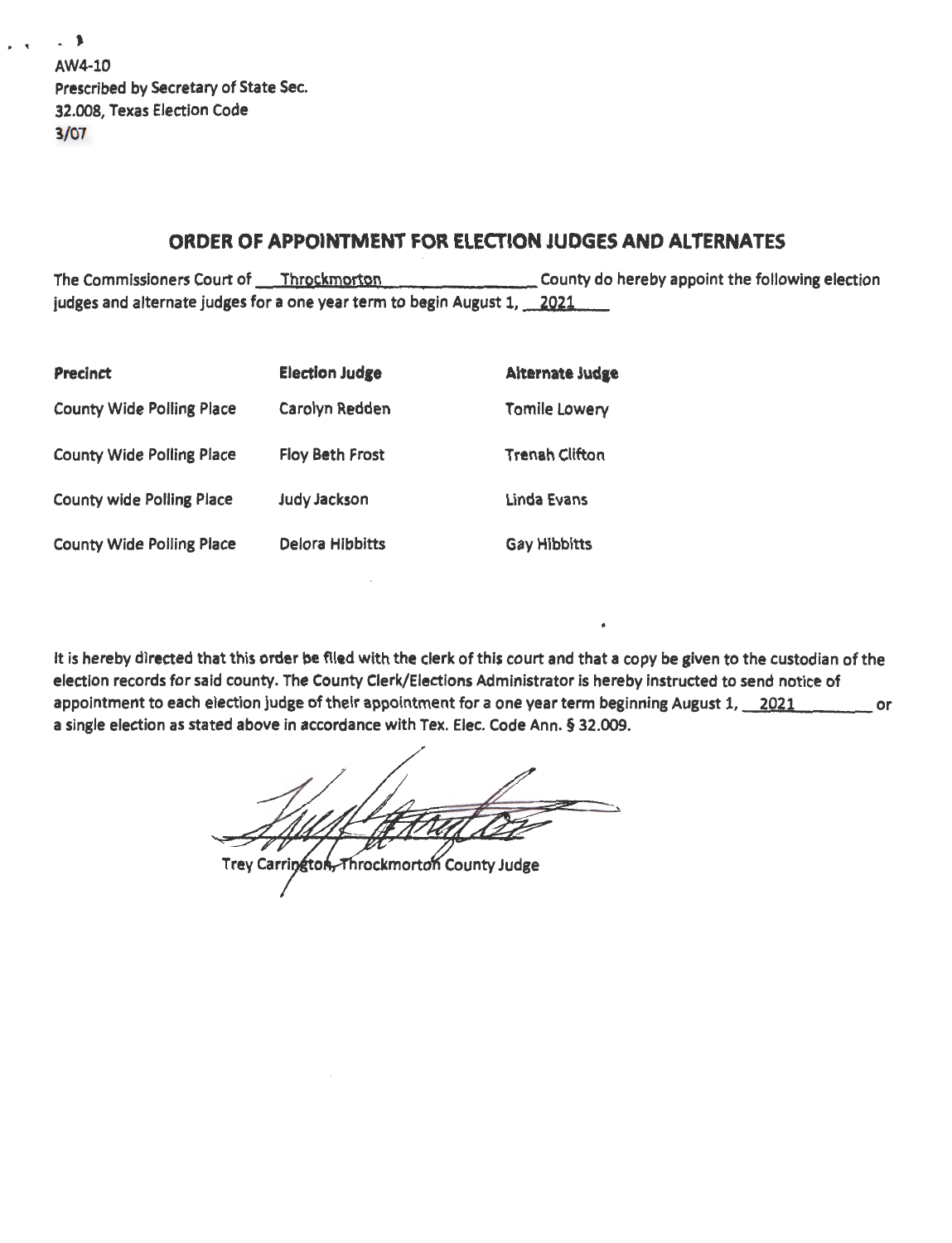$. 1$ Prescribed by Secretary of State Section 32.002(d), Texas Election Code

## **LIST OF PRESIDING AND ALTERNATE JUDGES**

I, Pam Thompson, County Clerk/Elections Administrator of Throckmorton County do hereby submit the following persons for appointment as presiding judge and alternate judge for elections conducted by the county as required upon receipt of timely list(s) submitted by the appropriate political party chairs or as recommended by me if no list(s) were submitted timely by party chairs.

| <b>Precinct #</b><br>Name:                        | <b>Presiding Judge</b> | <b>Alternate Judge</b> | Worker                                       |
|---------------------------------------------------|------------------------|------------------------|----------------------------------------------|
| <b>County Wide Polling Place</b>                  | Carolyn Redden         | <b>Tomile Lowery</b>   | <b>Ricky Escalon or</b><br><b>Josle Self</b> |
| <b>County Wide Polling Place</b>                  | <b>Floy Beth Frost</b> | <b>Trenah Clifton</b>  | <b>Judy McLemont</b>                         |
| <b>County wide Polling Place</b><br>رئين ٿي       | <b>Judy Jackson</b>    | <b>Linda Evans</b>     | <b>Cathey Lee</b>                            |
| <b>County Wide Polling Place</b><br>and the state | <b>Delora Hibbitts</b> | <b>Gay Hibbitts</b>    | <b>Jeffrie Arnold</b>                        |

 $^{\circ}$ 

Pam Thompson, Election Administrator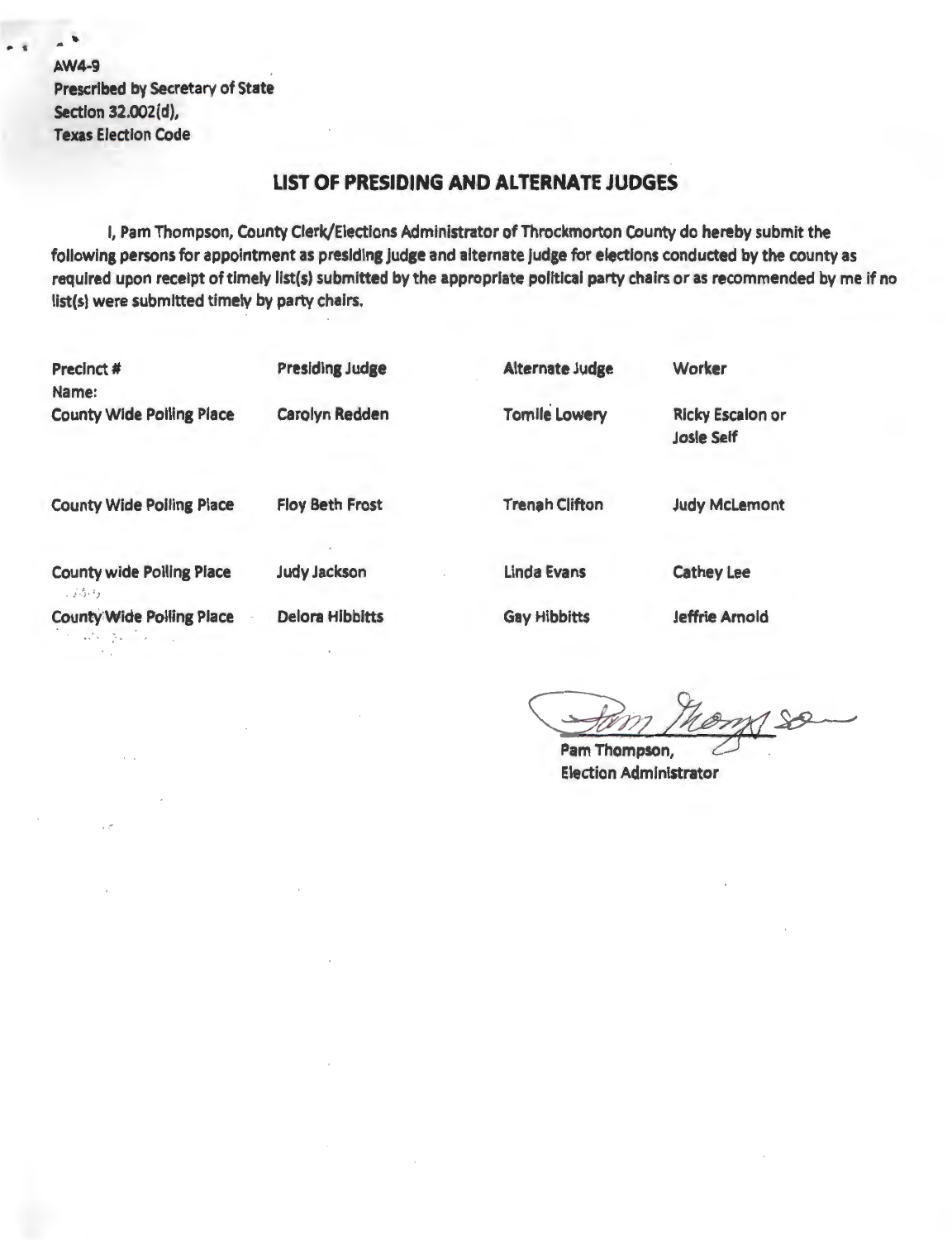Doc Wigington Throckmorton County Sheriff P.O. Box 578 Throckmorton, TX 76483



Tel. 940-849-8855 Fax 940-849-8856

07-26-2021

Re: Elected officials report

- 1. Congressional District 19 Sheriffs meeting here in Throckmorton date and time TBD Attendees will be Congressman Jodey Arrington and Texas Land Commissioner George P. Bush who is running for attorney general of Texas
- 2. Checking Status of disaster declaration funds from state as well as American rescue plan money.
- 3. Jail count is one, trials to start in September
- 4. Need to add cell phone for dispatch so if phone lines are down there is a way to  $\sim$  $comm$ unicate with office $\checkmark$ 5. Status of new radio towers?
- 
- 6. Deputy Gray on vacation till Wednesday, Deputy Wells returns Wednesday I leave for sheriffs' conference on Saturday return the  $9<sup>th</sup>$

Signed,

Sheriff Doc Wigi Throckmorton County The Great State of Texas

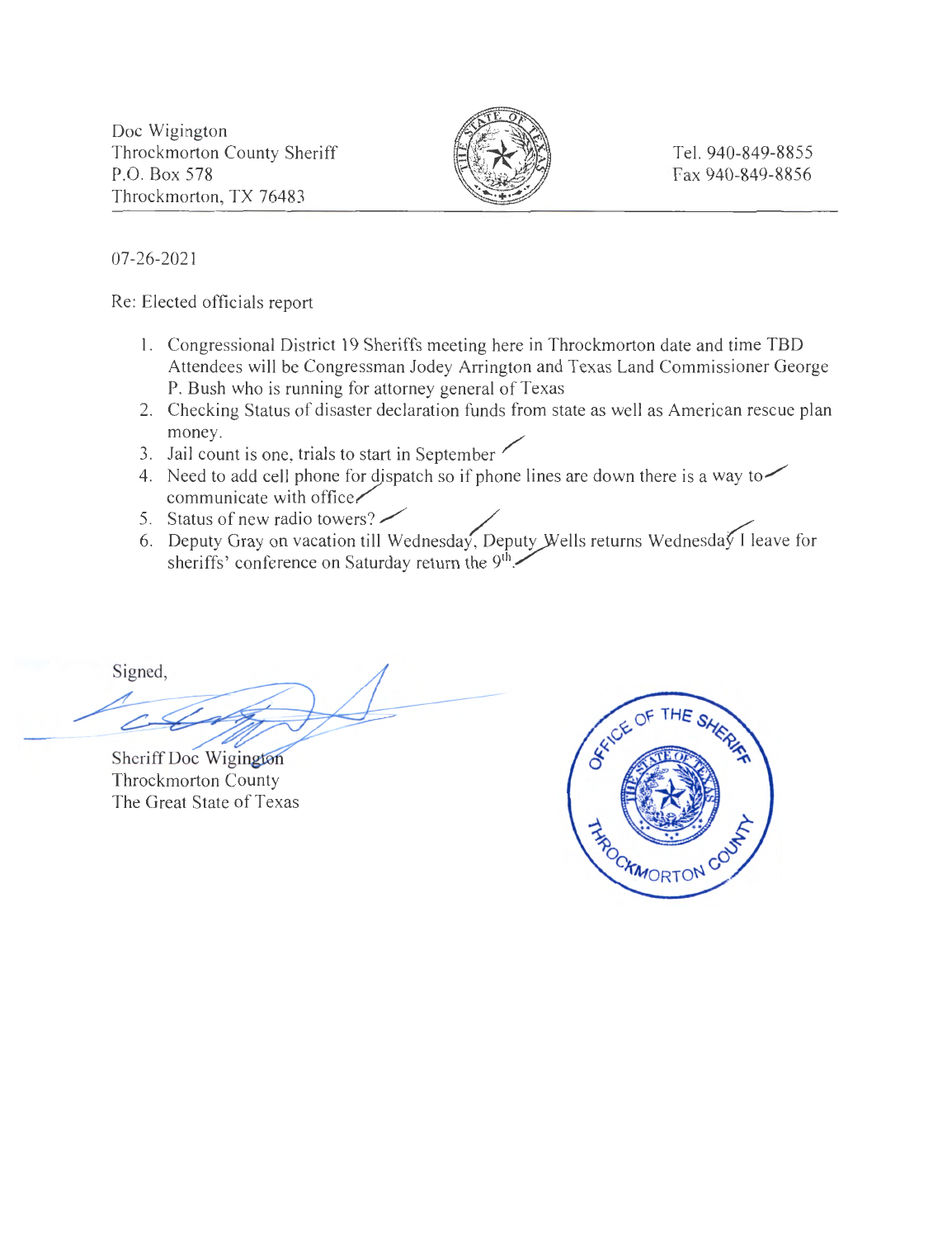| <b>July 26, 2021</b>                   |                    |               |
|----------------------------------------|--------------------|---------------|
| <b>VENDOR NAME</b>                     | <b>ACCOUNT</b>     | <b>AMOUNT</b> |
|                                        |                    |               |
| <b>CITY</b>                            |                    | 403.14        |
| <b>CITY</b>                            | PREC. 1            | 51.44         |
| <b>CITY</b>                            | PREC. 2            | 102.13        |
| <b>CITY</b>                            | PREC. 4            | 69.44         |
| <b>BCBS</b>                            |                    | 13,241.86     |
| <b>UNUM</b>                            |                    | 312.33        |
| <b>AFLAC</b>                           |                    | 680.16        |
| <b>SUPERIOR VISION</b>                 |                    | 161.76        |
| <b>VERIZON</b>                         | S.O.               | 198.48        |
| <b>ABILENE FEDERAL CREDIT UNION</b>    |                    | 40.00         |
| TX CHILD SUPPORT DISB                  |                    | 452.00        |
| <b>ABC PRINTING</b>                    |                    | 120.13        |
| <b>WINDSTREAM</b>                      |                    | 739.45        |
| <b>WINDSTREAM</b>                      |                    | 173.16        |
| <b>SNYDER STEEL SALES</b>              | PREC. 3            | 297.20        |
| <b>INGRAM CONCRETE</b>                 | PREC. 2            | 413.88        |
| <b>AREA II FALL MEETING</b>            |                    | 50.00         |
| <b>GRAND HYATT SAN ANTONIO</b>         |                    | 1,131.90      |
| <b>AEP</b>                             |                    | 375.00        |
| <b>MLR GRAPHICS</b>                    | PREC. 2            | 176.55        |
| <b>YELLOWHOUSE</b>                     | PREC. 4            | 612.50        |
| <b>BIG COUNTRY</b>                     | <b>S.O.</b>        | 54.95         |
| <b>JAMES WIGINGTON</b>                 | <b>S.O.</b>        | 25.00         |
| <b>ALBANY COMMUNICATIONS</b>           | <b>TOWER GRANT</b> | 4,184.00      |
| <b>THROCKMORTON CHRISTIAN ALLIANCE</b> |                    | 32.00         |
| <b>NOAH PROJECT</b>                    |                    | 22.00         |
| <b>DEPT OF THE TREASURY</b>            |                    | 297.57        |
| <b>LYNN LESTER</b>                     | PREC. 3            | 173.11        |
| <b>JAMES WELLS</b>                     | <b>S.O.</b>        | 156.00        |
| <b>JAMES WELLS</b>                     | <b>S.O.</b>        | 212.89        |
| <b>TEXAS POLICE TRAINERS</b>           | <b>S.O.</b>        | 150.00        |
| <b>HOLIDAY INN EXPRESS</b>             | <b>S.O.</b>        | 406.80        |
| <b>BJB</b>                             | PREC. 2            | 1,275.00      |
| <b>BJB</b>                             | PREC. 3            | 200.00        |